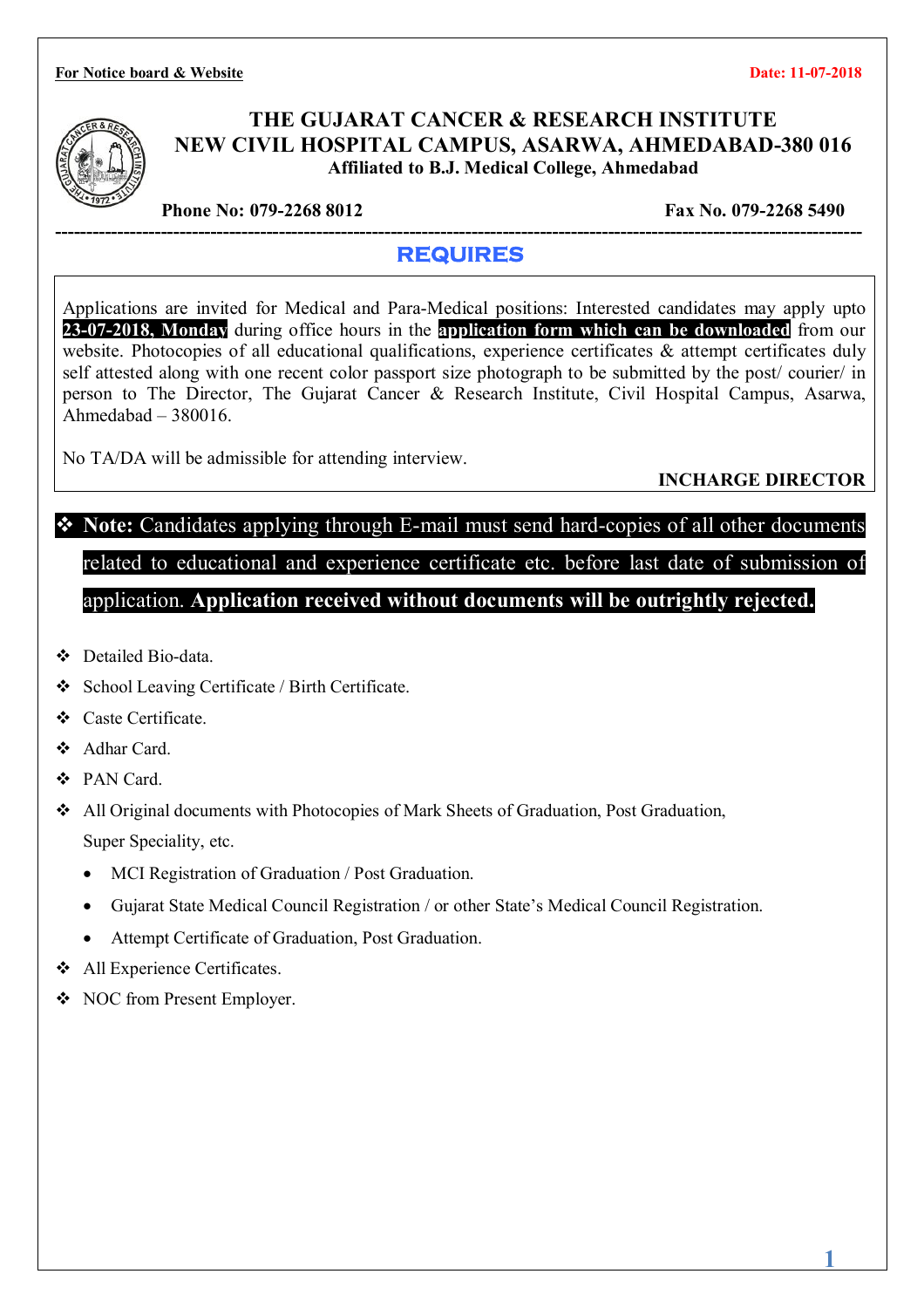#### **THE GUJARAT CANCER & RESEARCH INSTITUTE INVITES APPLICATIONS FOR THE FOLLOWING POSTS.**

### **TEACHING POST:**

| 5. ASSISTANT PROFESSOR OF MEDICAL ONCOLOGY --------------------------------- (5-POSTS) |  |
|----------------------------------------------------------------------------------------|--|
|                                                                                        |  |
| 7. ASSISTANT PROFESSOR OF SURGICAL ONCOLOGY -------------------------------- (3-POSTS) |  |
| 8. ASSISTANT PROFESSOR OF GYNAEC ONCOLOGY ---------------------------------- (3-POSTS) |  |
|                                                                                        |  |
|                                                                                        |  |
|                                                                                        |  |

### **NON-TEACHING POSTS:**

| 2. |                                                                                            |  |
|----|--------------------------------------------------------------------------------------------|--|
| 3. |                                                                                            |  |
| 4. |                                                                                            |  |
| 5. |                                                                                            |  |
| 6. |                                                                                            |  |
| 7. |                                                                                            |  |
| 8. |                                                                                            |  |
| 9. |                                                                                            |  |
|    |                                                                                            |  |
|    |                                                                                            |  |
|    |                                                                                            |  |
|    |                                                                                            |  |
|    |                                                                                            |  |
|    |                                                                                            |  |
|    |                                                                                            |  |
|    |                                                                                            |  |
|    | 18. FELLOW IN B.M.T. (BONE MARROW TRANSPLANTATION) ------------------------- (1- POST)     |  |
|    |                                                                                            |  |
|    | 20. FULL TIME PLASTIC SURGEON (SUPER SPECIALITY) ------------------------------- (1- POST) |  |
|    |                                                                                            |  |

## **FOR SIDDHPUR CANCER CARE CENTER:**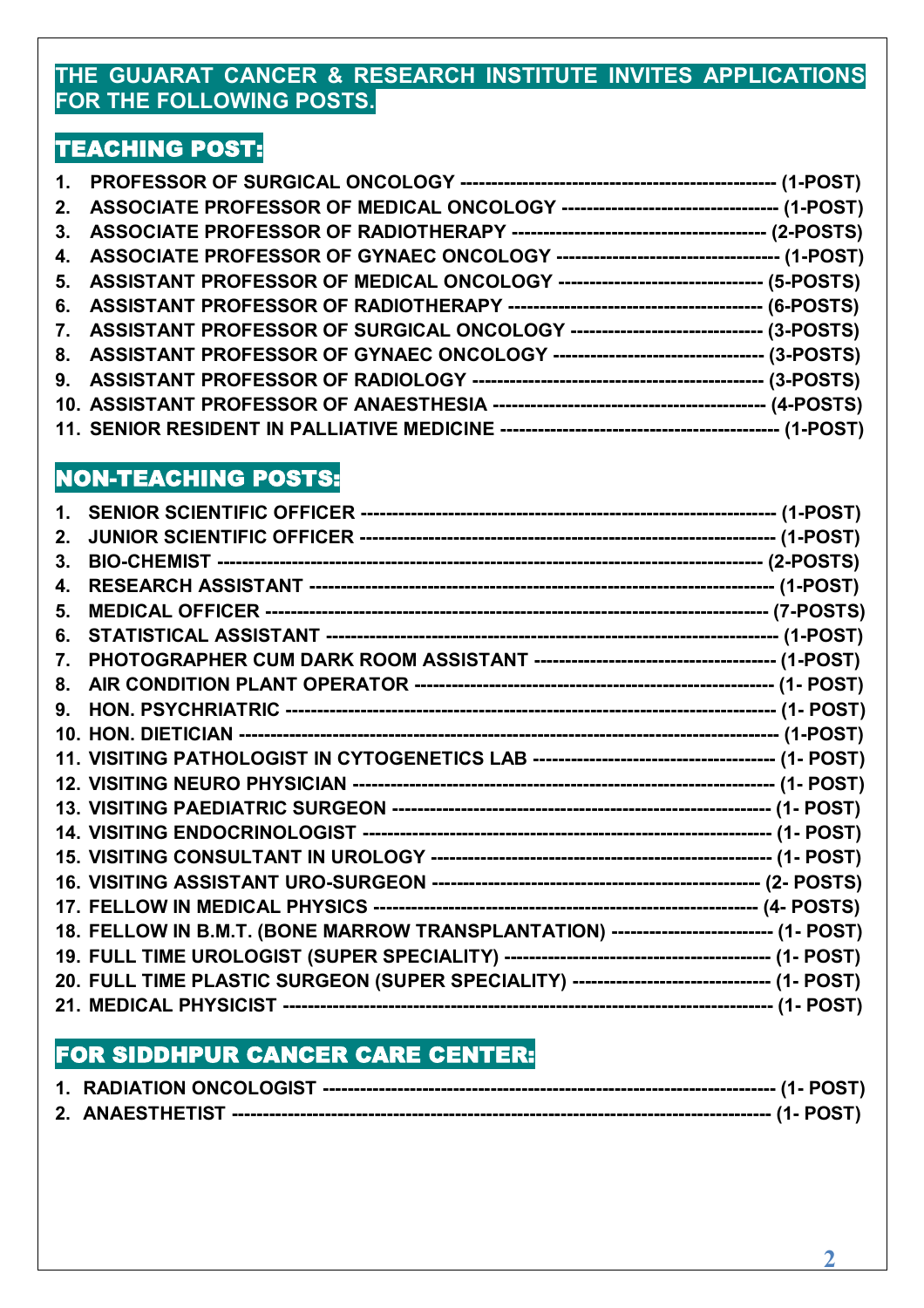### **FOR SAURASHTRA CANCER CARE CENTER & RESEARCH INSTITUTE, RAJKOT & SIDDHPUR CANCER CARE CENTER, SIDDHPUR:**

- **3. VISITING CONSULTANT IN GYNAEC ONCOLOGY ---------------------------------------- (1- POST)**
- **4. ASSISTANT HOSPITAL ADMINISTRATOR (AHA) ------------------------------------------ (1- POST)**

## **HOSPITAL BASED CANCER REGISTRY AND PATTERN OF CARE AND SURVIVAL STUDIES (HBCR-POCSS) ICMR PROJECT:**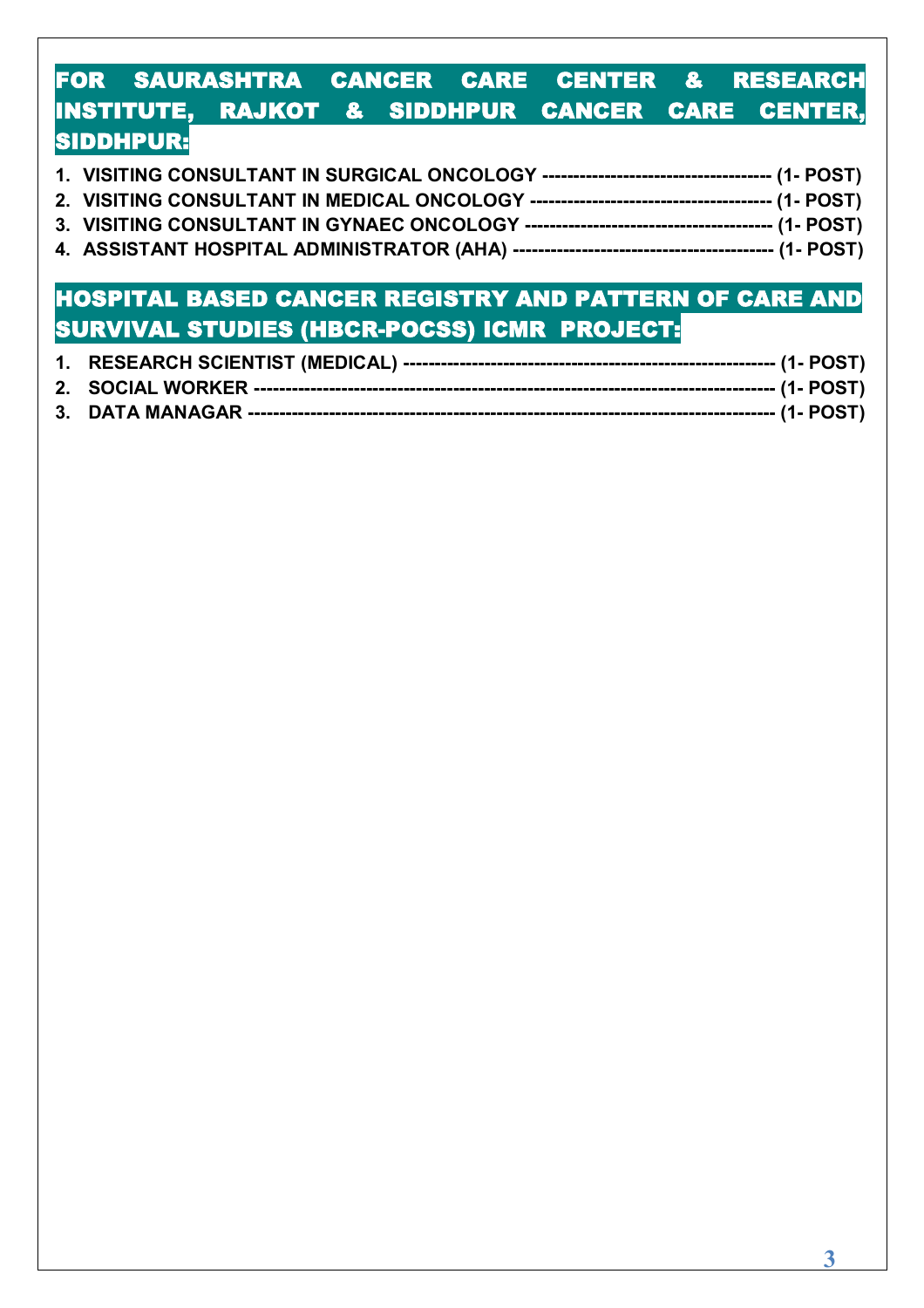## **TEACHING POST:**

|                       | 1. PROFESSOR OF SURGICAL ONCOLOGY ------------------------------<br>$(1-POST)$                   |
|-----------------------|--------------------------------------------------------------------------------------------------|
| <b>QUALIFICATION:</b> | M.Ch. (Surgical Oncology) / DNB (Surgical Oncology).                                             |
| <b>EXPERIENCE:</b>    | As per prevailing rules of MCI.                                                                  |
| $AGE$ :               | Not more than 45 years, PH & Women candidate will be given age relaxation<br>as per Govt. Rules. |
| <b>CATEGORY:</b>      | $1 - General$                                                                                    |
| <b>PAY SCALE:</b>     | As per the rules of the Institute.                                                               |

**Note:** If full time candidate is not available then contractual appointment will be given.

| <b>QUALIFICATION:</b> | D.M. (Medical Oncology) / DNB (Medical Oncology).                                                |
|-----------------------|--------------------------------------------------------------------------------------------------|
| <b>EXPERIENCE:</b>    | As per prevailing rules of MCI, Government of Gujarat & Gujarat University.                      |
| $AGE$ :               | Not more than 40 years, PH & Women candidate will be given age relaxation<br>as per Govt. Rules. |
| <b>CATEGORY:</b>      | $1 - General$                                                                                    |
| <b>PAY SCALE:</b>     | As per the rules of the Institute.                                                               |

**Note:** If full time candidate is not available then contractual appointment will be given.

| 3. ASSOCIATE PROFESSOR OF RADIOTHERAPY ----------------------------- (2-POSTS)                   |                                                                                                  |  |
|--------------------------------------------------------------------------------------------------|--------------------------------------------------------------------------------------------------|--|
| <b>QUALIFICATION:</b>                                                                            | M.D. (Radiotherapy) / DNB (Radiotherapy).                                                        |  |
| <b>EXPERIENCE:</b>                                                                               | As per prevailing rules of MCI, Government of Gujarat & Gujarat University.                      |  |
| $AGE$ :                                                                                          | Not more than 40 years, PH & Women candidate will be given age relaxation<br>as per Govt. Rules. |  |
| <b>CATEGORY:</b>                                                                                 | $1 - ST$ , $1 - General$                                                                         |  |
| <b>PAY SCALE:</b>                                                                                | As per the rules of the Institute.                                                               |  |
| <b>Note:</b> If full time candidate is not available then contractual appointment will be given. |                                                                                                  |  |

| 4. ASSOCIATE PROFESSOR OF GYNAEC ONCOLOGY ----------------------<br>$(1-POST)$ |                                                                                                  |  |
|--------------------------------------------------------------------------------|--------------------------------------------------------------------------------------------------|--|
| <b>QUALIFICATION:</b>                                                          | M.Ch. (Gynaec Oncology).                                                                         |  |
| <b>EXPERIENCE:</b>                                                             | As per prevailing rules of MCI, Government of Gujarat & Gujarat University.                      |  |
| AGE:                                                                           | Not more than 40 years, PH & Women candidate will be given age relaxation<br>as per Govt. Rules. |  |
| <b>CATEGORY:</b>                                                               | $1 - ST$                                                                                         |  |
| <b>PAY SCALE:</b>                                                              | As per the rules of the Institute.                                                               |  |

**Note:** If full time candidate is not available then contractual appointment will be given.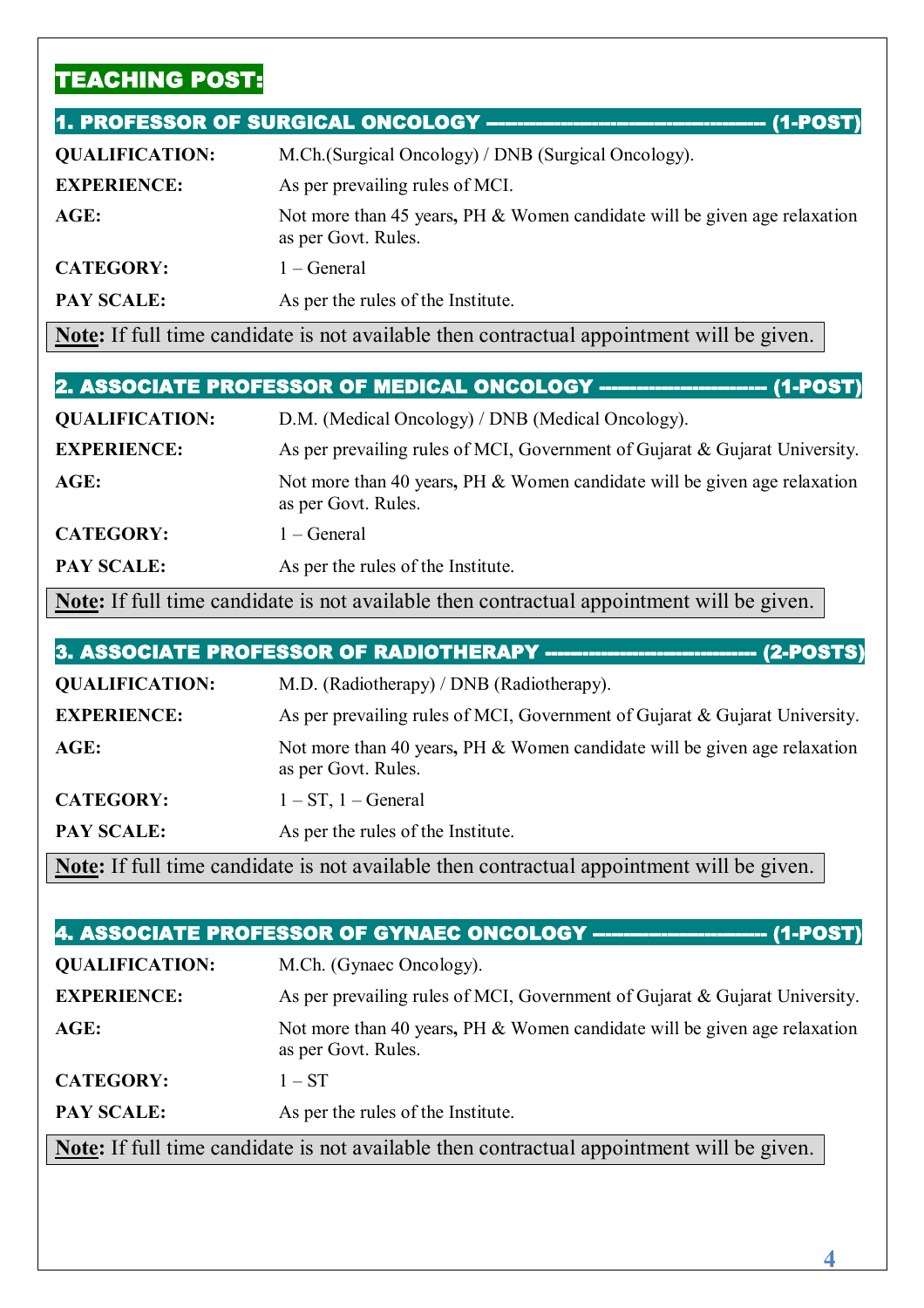|                       | 5. ASSISTANT PROFESSOR OF MEDICAL ONCOLOGY ---------------------<br>$(5$ -POSTS)                 |
|-----------------------|--------------------------------------------------------------------------------------------------|
| <b>QUALIFICATION:</b> | D.M. (Medical Oncology) / DNB (Medical Oncology).                                                |
| <b>EXPERIENCE:</b>    | As per prevailing rules of MCI, Government of Gujarat & Gujarat University.                      |
| AGE:                  | Not more than 35 years, PH & Women candidate will be given age relaxation<br>as per Govt. Rules. |
| <b>CATEGORY:</b>      | $4 - General$ , 1 - ST                                                                           |
| <b>PAY SCALE:</b>     | As per the rules of the Institute.                                                               |

**Note:** If full time candidate is not available then contractual appointment will be given.

|                                                                            | 6. ASSISTANT PROFESSOR OF RADIOTHERAPY --------------------------------<br>$(6$ -POSTS)          |  |
|----------------------------------------------------------------------------|--------------------------------------------------------------------------------------------------|--|
| <b>QUALIFICATION:</b>                                                      | M.D. (Radiotherapy) / DNB (Radiotherapy).                                                        |  |
| <b>EXPERIENCE:</b>                                                         | As per prevailing rules of MCI, Government of Gujarat & Gujarat University.                      |  |
| $AGE$ :                                                                    | Not more than 35 years, PH & Women candidate will be given age relaxation<br>as per Govt. Rules. |  |
| <b>CATEGORY:</b>                                                           | $2 - ST$ , 4 - General                                                                           |  |
| <b>PAY SCALE:</b>                                                          | As per the rules of the Institute.                                                               |  |
|                                                                            | <b>Note:</b> If full time candidate is not available then contractual appointment will be given. |  |
| 7. ASSISTANT PROFESSOR OF SURGICAL ONCOLOGY -----------------<br>(3-POSTS) |                                                                                                  |  |

| <b>QUALIFICATION:</b> | M.Ch. (Surgical Oncology) / DNB (Surgical Oncology)                                              |
|-----------------------|--------------------------------------------------------------------------------------------------|
| <b>EXPERIENCE:</b>    | As per prevailing rules of MCI, Government of Gujarat & Gujarat University.                      |
| AGE:                  | Not more than 35 years, PH & Women candidate will be given age relaxation<br>as per Govt. Rules. |
| <b>CATEGORY:</b>      | $1 - SC$ , $2 - ST$                                                                              |
| <b>PAY SCALE:</b>     | As per the rules of the Institute.                                                               |

**Note:** If full time candidate is not available then contractual appointment will be given.

| 8. ASSISTANT PROFESSOR OF GYNAEC ONCOLOGY ------------------------<br><b>(3-POSTS)</b>           |                                                                                                  |
|--------------------------------------------------------------------------------------------------|--------------------------------------------------------------------------------------------------|
| <b>QUALIFICATION:</b>                                                                            | M.Ch. (Gynaec Oncology).                                                                         |
| <b>EXPERIENCE:</b>                                                                               | As per prevailing rules of MCI, Government of Gujarat & Gujarat University.                      |
| AGE:                                                                                             | Not more than 35 years, PH & Women candidate will be given age relaxation<br>as per Govt. Rules. |
| <b>CATEGORY:</b>                                                                                 | $2 - ST$ , 1 - General                                                                           |
| <b>PAY SCALE:</b>                                                                                | As per the rules of the Institute.                                                               |
| <b>Note:</b> If full time candidate is not available then contractual appointment will be given. |                                                                                                  |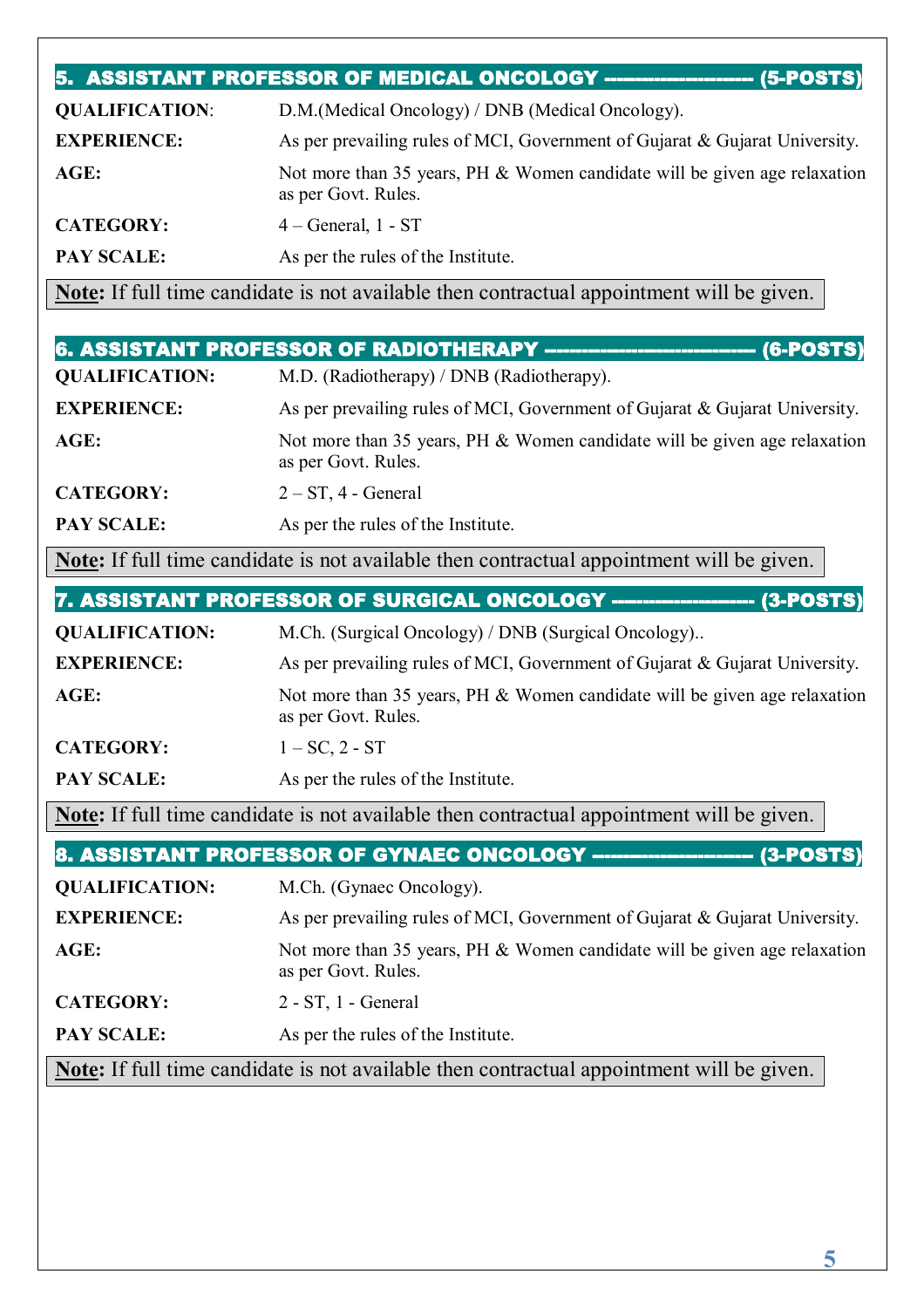| $(3-POSTS)$                |                                                                                                  |
|----------------------------|--------------------------------------------------------------------------------------------------|
| <b>QUALIFICATION &amp;</b> | M.D. (Radio-Diagnosis) / M.D. (Radiology) with one year experience as a<br>Senior Resident.      |
| <b>EXPERIENCE:</b>         | As per prevailing rules of MCI, Government of Gujarat & Gujarat University.                      |
| $AGE$ :                    | Not more than 35 years, PH & Women candidate will be given age relaxation<br>as per Govt. Rules. |
| <b>CATEGORY:</b>           | $1 - ST$ , 2 General                                                                             |
| <b>PAY SCALE:</b>          | As per the rules of the Institute.                                                               |

**Note:** If full time candidate is not available then contractual appointment will be given.

### **10. ASSISTANT PROFESSOR OF ANESTHESIA ------------------------------------- (4-POSTS)**

| <b>QUALIFICATION:</b> | M.D. (Anesthesiology) with one year experience as a Senior Resident.                             |
|-----------------------|--------------------------------------------------------------------------------------------------|
| <b>EXPERIENCE:</b>    | As per prevailing rules of MCI, Government of Gujarat & Gujarat University.                      |
| $AGE$ :               | Not more than 35 years, PH & Women candidate will be given age relaxation<br>as per Govt. Rules. |
| <b>CATEGORY:</b>      | $1 - ST$ , $3 - General$                                                                         |
| PAY SCALE:            | As per the rules of the Institute.                                                               |

**Note:** If full time candidate is not available then contractual appointment will be given.

**11. SENIOR RESIDENT OF PALLIATIVE MEDICINE --------------------------------- (1-POST)** 

| <b>QUALIFICATION:</b> | M.D. in Palliative Medicine or M.D. /M.S. in one of the following subjects,<br>from MCI recognized Medical College.<br>Anesthesiology, General Surgery, General Medicine, Geriatric Medicine,<br>Paediatrics, Psychiatry, Radiotherapy. |
|-----------------------|-----------------------------------------------------------------------------------------------------------------------------------------------------------------------------------------------------------------------------------------|
| <b>EXPERIENCE:</b>    | As per prevailing rules of MCI, Government of Gujarat & Gujarat University.                                                                                                                                                             |
| AGE:                  | Not more than 35 years, PH & Women candidate will be given age relaxation<br>as per Govt. Rules.                                                                                                                                        |
| <b>STIPEND:</b>       | $Rs.46,000/- P.M.$                                                                                                                                                                                                                      |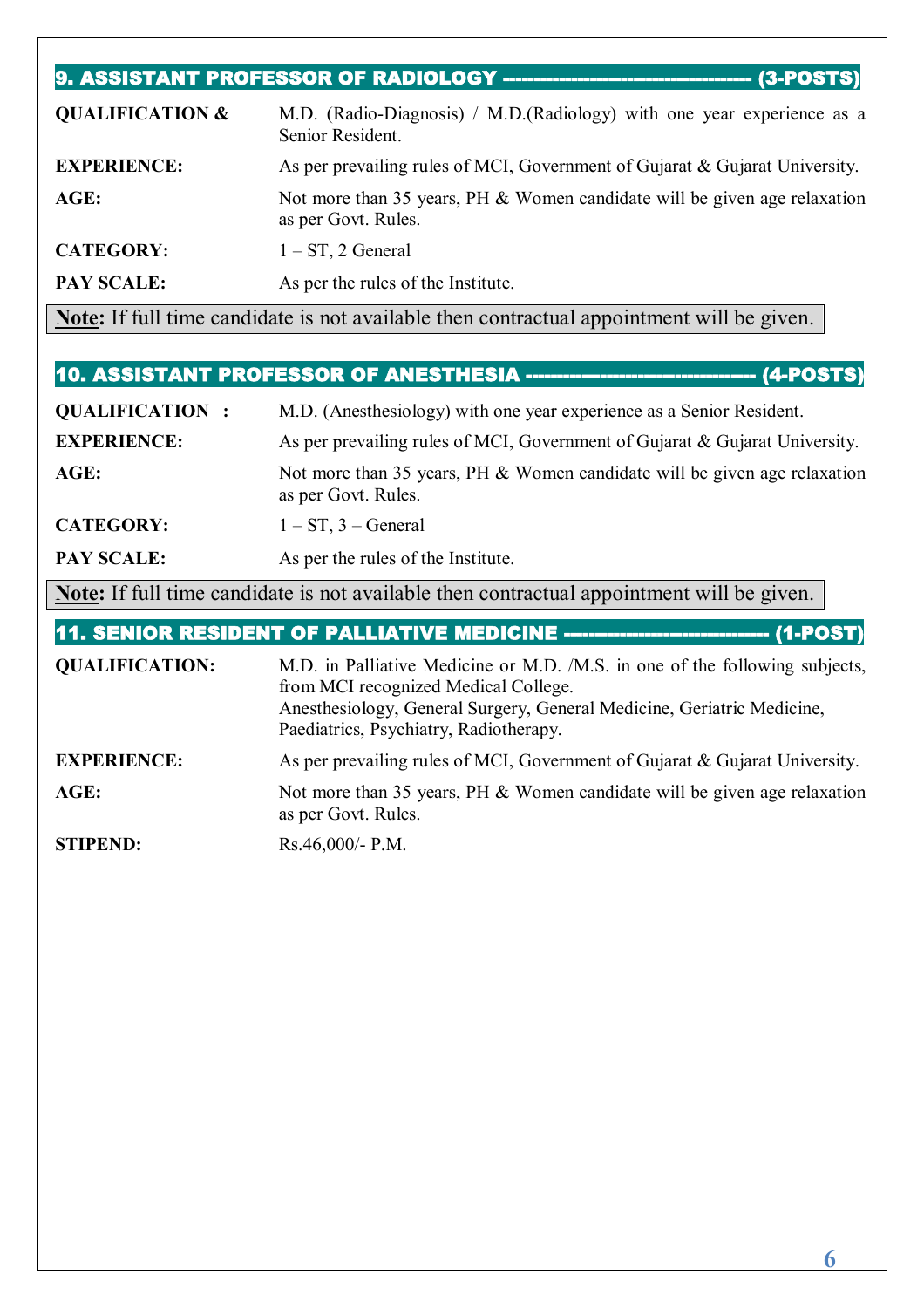### **NON-TEACHING POSTS:**

#### **1. SENIOR SCIENTIFIC OFFICER ------------------------------------------------------------- (1-POST)**

| <b>QUALIFICATION:</b> | The candidate should be Ph.D in one of the Life Science/Biochemistry from<br>recognized university. The Ph.D study should be on Clinical Cancer Biology<br>in human subjects. The candidate should have minimum 15 papers published<br>in peer-reviewed national/international journals. The candidate should have<br>presentations/participation in minimum 15 national / international<br>conferences. The candidate should have cancer research projects as Principle<br>Investigator.                                                                                                                                                                                              |
|-----------------------|----------------------------------------------------------------------------------------------------------------------------------------------------------------------------------------------------------------------------------------------------------------------------------------------------------------------------------------------------------------------------------------------------------------------------------------------------------------------------------------------------------------------------------------------------------------------------------------------------------------------------------------------------------------------------------------|
| <b>EXPERIENCE:</b>    | Minimum 15 years research experience with at least 5 years research<br>experience after obtaining Ph.D degree. The candidate should have<br>knowledge and minimum 15 years experience in routine clinical work using<br>advanced molecular biology (viz: Flowcytometry, RT-PCR, PCR, immuno-<br>histochemistry, cytogenetics, FISH etc.) techniques. The candidate should also<br>have minimum 3 years experience of independently handling a laboratory for<br>advanced clinical oncology work and research work. The candidate should<br>have minimum 3 years experience of P.G. teaching and proven capability in<br>organizing and conducting practical training to P.G. students. |
| AGE:                  | Not more than 40 years, PH $&$ Women candidate will be given age relaxation<br>as per Govt. Rules.                                                                                                                                                                                                                                                                                                                                                                                                                                                                                                                                                                                     |
| <b>CATEGORY:</b>      | $1 - ST$                                                                                                                                                                                                                                                                                                                                                                                                                                                                                                                                                                                                                                                                               |
| PAY SCALE:            | PB-3-15600-39100-GP-6600.                                                                                                                                                                                                                                                                                                                                                                                                                                                                                                                                                                                                                                                              |

#### **2. JUNIOR SCIENTIFIC OFFICER ------------------------------------------------------------- (1-POST)**

| <b>QUALIFICATION:</b> | The candidate should be Ph.D in Life Science/Biochemistry from recognized<br>University. The Ph.D study should be on Clinical Cancer Biology in human<br>subjects. The candidate should have research papers published in peer-<br>reviewed national / international journals. The candidate should have<br>presentations / participation in national / international conferences. The<br>candidate should have cancer research projects as Investigator.                                                |
|-----------------------|----------------------------------------------------------------------------------------------------------------------------------------------------------------------------------------------------------------------------------------------------------------------------------------------------------------------------------------------------------------------------------------------------------------------------------------------------------------------------------------------------------|
| <b>EXPERIENCE:</b>    | Minimum 10 years research experience in cancer biology with at least 3 years<br>research experience after obtaining Ph.D degree. The candidate should have<br>knowledge and experience in routine clinical work using advanced molecular<br>biology (viz: Flowcytometry, RT-PCR, PCR, immuno-histochemistry,<br>cytogenetics, FISH etc.) techniques. The candidate should have experience of<br>P.G. teaching and proven capability in organizing and conducting practical<br>training to P.G. students. |
| AGE:                  | Not more than 35 years, PH & Women candidate will be given age relaxation<br>as per Govt. Rules.                                                                                                                                                                                                                                                                                                                                                                                                         |
| <b>CATEGORY:</b>      | $1 - ST$                                                                                                                                                                                                                                                                                                                                                                                                                                                                                                 |
| <b>PAY SCALE:</b>     | PB-3-15600-39100-GP-5400.                                                                                                                                                                                                                                                                                                                                                                                                                                                                                |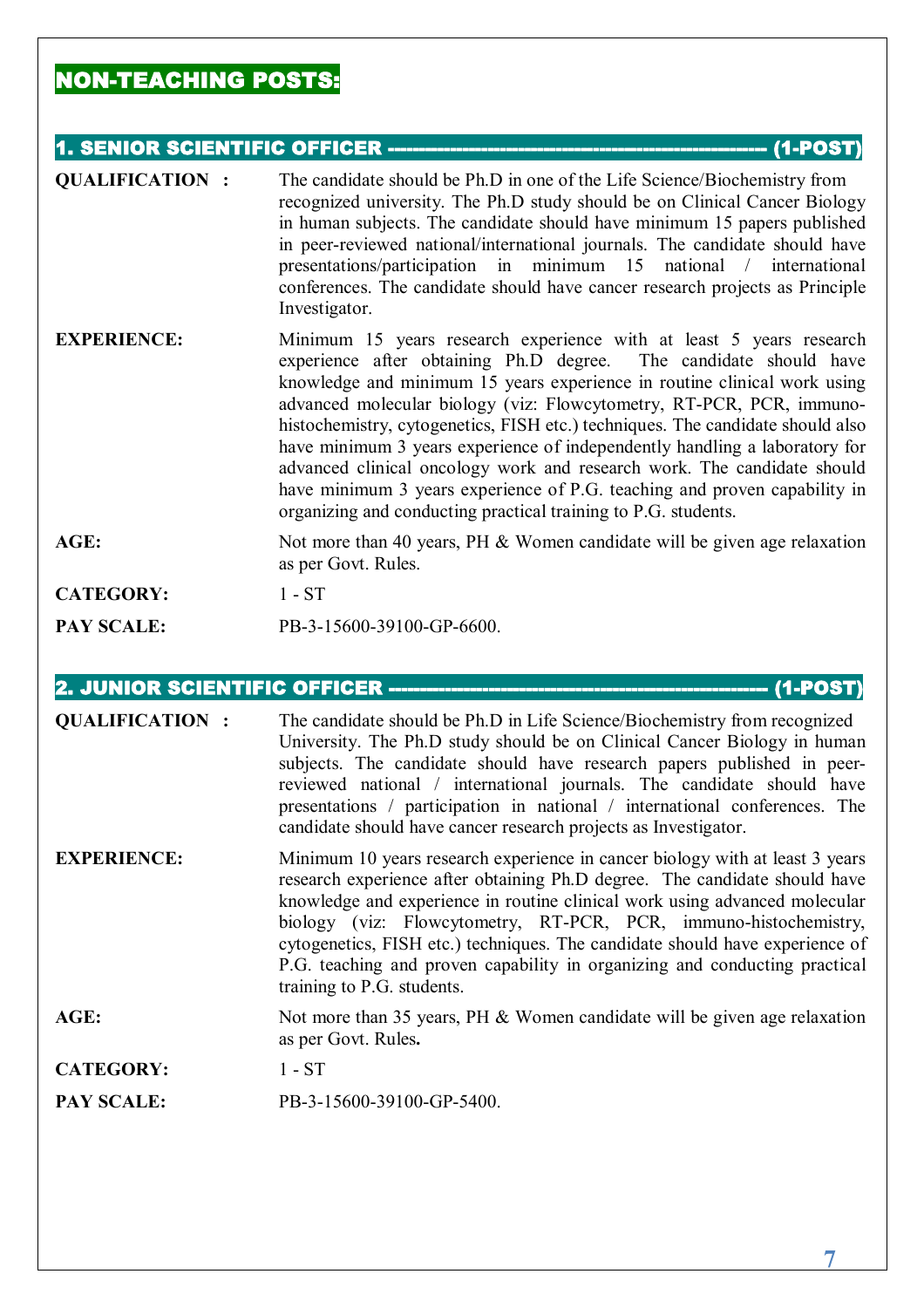| 3. BIO-CHEMIST ----      | <u>----- (2-POSTS)</u>                                                                                                                                                                                                                                                                                                                                                                                                              |
|--------------------------|-------------------------------------------------------------------------------------------------------------------------------------------------------------------------------------------------------------------------------------------------------------------------------------------------------------------------------------------------------------------------------------------------------------------------------------|
| <b>QUALIFICATION:</b>    | (1) B.Sc. with Microbiology / Biochemistry / Chemistry / Bio-technology and<br>(2) CMLT or DMLT or equivalent 1 year course post B.Sc. (Graduation)<br>course from recognized university or technical education board or from<br>GCRI.                                                                                                                                                                                              |
| <b>EXPERIENCE:</b>       | Minimum 15 years experience Hospital Laboratory work / Lab Technician<br>work.                                                                                                                                                                                                                                                                                                                                                      |
| AGE:                     | Not more than 45 years, PH & Women candidate will be given age relaxation<br>as per Govt. Rules.                                                                                                                                                                                                                                                                                                                                    |
| <b>CATEGORY:</b>         | $2 - ST$                                                                                                                                                                                                                                                                                                                                                                                                                            |
| <b>PAY SCALE:</b>        | PB-2-9300-34800-GP-4600.                                                                                                                                                                                                                                                                                                                                                                                                            |
| 4. RESEARCH ASSISTANT -- | - (1-POST)                                                                                                                                                                                                                                                                                                                                                                                                                          |
| <b>QUALIFICATION:</b>    | The candidate should be Ph.D in Life Science/Biochemistry from recognized<br>university. The Ph.D study should be on Clinical Cancer Biology in human<br>subjects.                                                                                                                                                                                                                                                                  |
| <b>EXPERIENCE:</b>       | Minimum 7 years research experience in cancer biology. The candidate<br>should have knowledge and proven experience for routine clinical work using<br>advanced clinical molecular biology (viz: Flowcytometry, RT-PCR, PCR,<br>immuno-histochemistry, cytogenetics, FISH etc.) techniques. The candidate<br>should have experience and established capability in organizing and<br>conducting practical training to P.G. students. |
| AGE:                     | Not more than 35 years, PH & Women candidate will be given age relaxation<br>as per Govt. Rules.                                                                                                                                                                                                                                                                                                                                    |
| <b>CATEGORY:</b>         | $1 - ST$                                                                                                                                                                                                                                                                                                                                                                                                                            |
| <b>PAY SCALE:</b>        | PB-2-9300-34800-GP-4600.                                                                                                                                                                                                                                                                                                                                                                                                            |
| 5. MEDICAL OFFICER ---   | (7-POSTS)                                                                                                                                                                                                                                                                                                                                                                                                                           |
| <b>QUALIFICATION:</b>    | M.B.B.S. from Government Recognized Institute.                                                                                                                                                                                                                                                                                                                                                                                      |
| <b>EXPERIENCE:</b>       | Experienced candidate will be preferred.                                                                                                                                                                                                                                                                                                                                                                                            |
| AGE:                     | Not more than 35 years, PH & Women candidate will be given age relaxation<br>as per Govt. Rules.                                                                                                                                                                                                                                                                                                                                    |
| <b>FIX PAY:</b>          | Rs.60,000/- P.M.                                                                                                                                                                                                                                                                                                                                                                                                                    |
|                          |                                                                                                                                                                                                                                                                                                                                                                                                                                     |
| <b>QUALIFICATION:</b>    | B. Sc. Degree in Statistics from a recognized University and sound knowledge<br>of any standard Statistical Software / Package and Computer proficiency.                                                                                                                                                                                                                                                                            |
| <b>EXPERIENCE:</b>       | 2-3 years experience in Data Entry, Coding and Analysis of health data is<br>highly preferable.                                                                                                                                                                                                                                                                                                                                     |
| AGE:                     | Not more than 35 years, PH & Women candidate will be given age relaxation<br>as per Govt. Rules.                                                                                                                                                                                                                                                                                                                                    |
| <b>CATEGORY:</b>         | $1 - ST$                                                                                                                                                                                                                                                                                                                                                                                                                            |
| <b>FIX PAY:</b>          | Rs.20,000/- P.M.                                                                                                                                                                                                                                                                                                                                                                                                                    |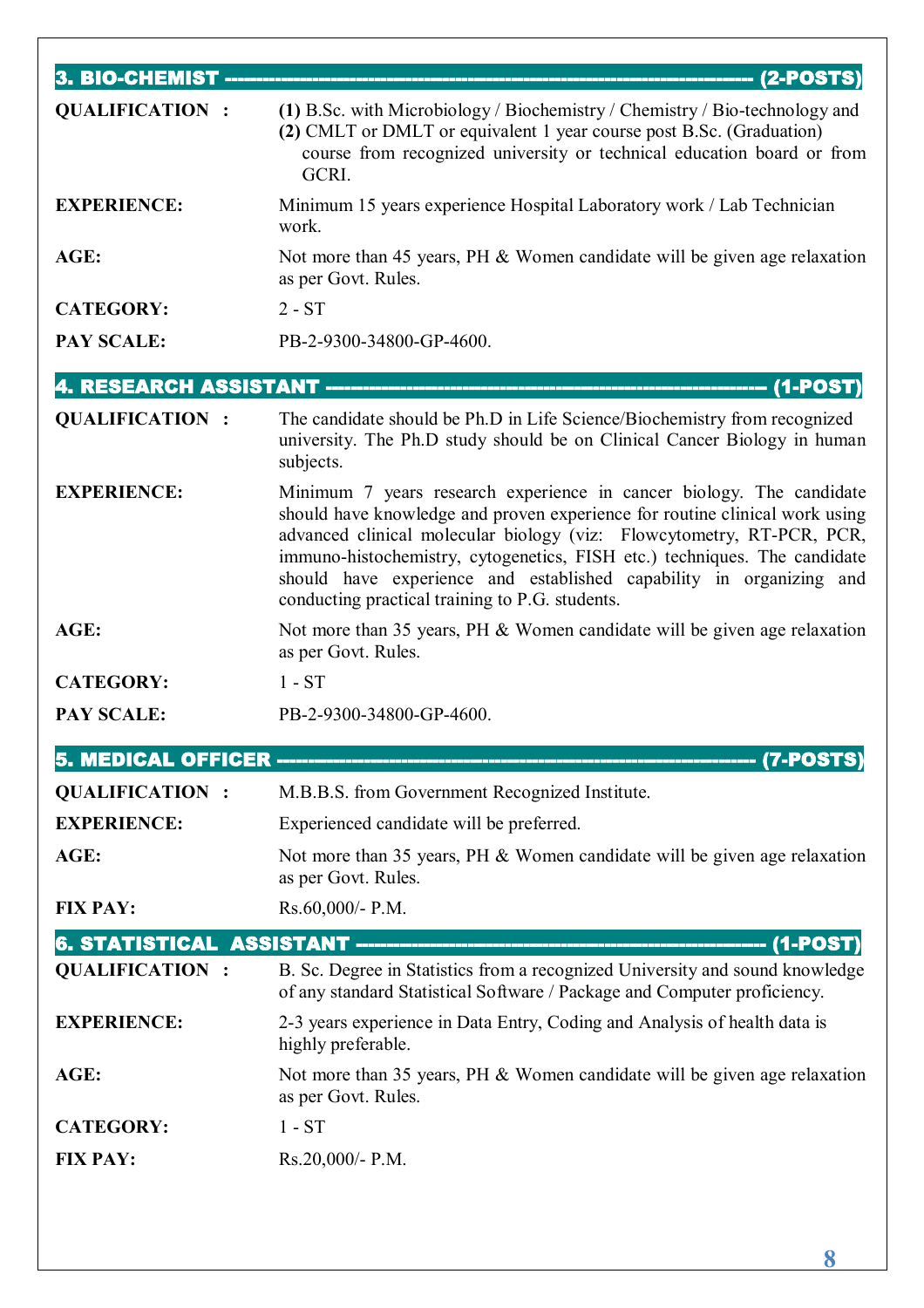|                                    | 7. PHOTOGRAPHER CUM DARK ROOM ASSISTANT ---------<br><b>(1-POST</b>                                                                                                                                                                       |
|------------------------------------|-------------------------------------------------------------------------------------------------------------------------------------------------------------------------------------------------------------------------------------------|
| <b>QUALIFICATION:</b>              | H.S.C. with Diploma in Fine Arts & Certificate Course in Photography,<br>knowledge of DTP, Photoshop, Coreldraw, Page Maker and Multimedia is<br>must.                                                                                    |
| <b>EXPERIENCE:</b>                 | Two years working experience of digital Indoor and Outdoor Photography,<br>experience of Medical Photographs will be given preference.                                                                                                    |
| AGE:                               | Not more than 35 years, PH & Women candidate will be given age relaxation<br>as per Govt. Rules.                                                                                                                                          |
| <b>CATEGORY:</b>                   | 1 - General                                                                                                                                                                                                                               |
| <b>FIX PAY:</b>                    | Rs.20,000/- P.M.                                                                                                                                                                                                                          |
|                                    |                                                                                                                                                                                                                                           |
| <b>QUALIFICATION:</b>              | Diploma in Mechanical Engineering (RFM) or ITI (RFM).                                                                                                                                                                                     |
| <b>EXPERIENCE:</b>                 | Minimum 2 years working experience in reputed institute required.                                                                                                                                                                         |
| AGE:                               | Not more than 35 years, PH & Women candidate will be given age relaxation<br>as per Govt. Rules.                                                                                                                                          |
| <b>CATEGORY:</b>                   | 1 - General                                                                                                                                                                                                                               |
| <b>FIX PAY:</b>                    | Rs.20,000/- P.M.                                                                                                                                                                                                                          |
| 9. HON. PSYCHRIATRIC ---------     | (1-POST)                                                                                                                                                                                                                                  |
| <b>QUALIFICATION:</b>              | M.D. in Psychiatric.                                                                                                                                                                                                                      |
| <b>EXPERIENCE:</b>                 | Experienced candidate will be preferred.                                                                                                                                                                                                  |
| AGE:                               | Not more than 35 years, PH & Women candidate will be given age relaxation<br>as per Govt. Rules.                                                                                                                                          |
| <b>FIX PAY:</b>                    | As per the rules of the Institute.                                                                                                                                                                                                        |
| <b>10. HON. DIETICIAN --------</b> |                                                                                                                                                                                                                                           |
| <b>QUALIFICATION:</b>              | B.Sc. (Home Science) with Nutrition as one of the subjects from a recognized<br>University and Diploma in Dietetics from a recognized Institute.<br>M.Sc. (Food Nutrition) from a recognized University / Institute will be<br>preferred. |
| <b>EXPERIENCE:</b>                 | Experienced candidate will be preferred.                                                                                                                                                                                                  |
| AGE:                               | Not more than 35 years, PH & Women candidate will be given age relaxation<br>as per Govt. Rules.                                                                                                                                          |
| <b>FIX PAY:</b>                    | Rs.5,000/- (Part Time) (Timing $-9.00$ a.m. to 01.00 p.m.).                                                                                                                                                                               |
|                                    | 11. VISITING PATHOLOGIST IN CYTOGENETICS LAB -------------------------- (1-POST)                                                                                                                                                          |
| <b>QUALIFICATION :</b>             | M.D (Pathology).                                                                                                                                                                                                                          |
| <b>EXPERIENCE:</b>                 | Minimum 2 to 3 years experience in leading Hospital in concern branch.                                                                                                                                                                    |
| $AGE$ :                            | Not more than 35 years, PH & Women candidate will be given age relaxation<br>as per Govt. Rules.                                                                                                                                          |
| <b>FIX PAY:</b>                    | As per the rules of the Institute.                                                                                                                                                                                                        |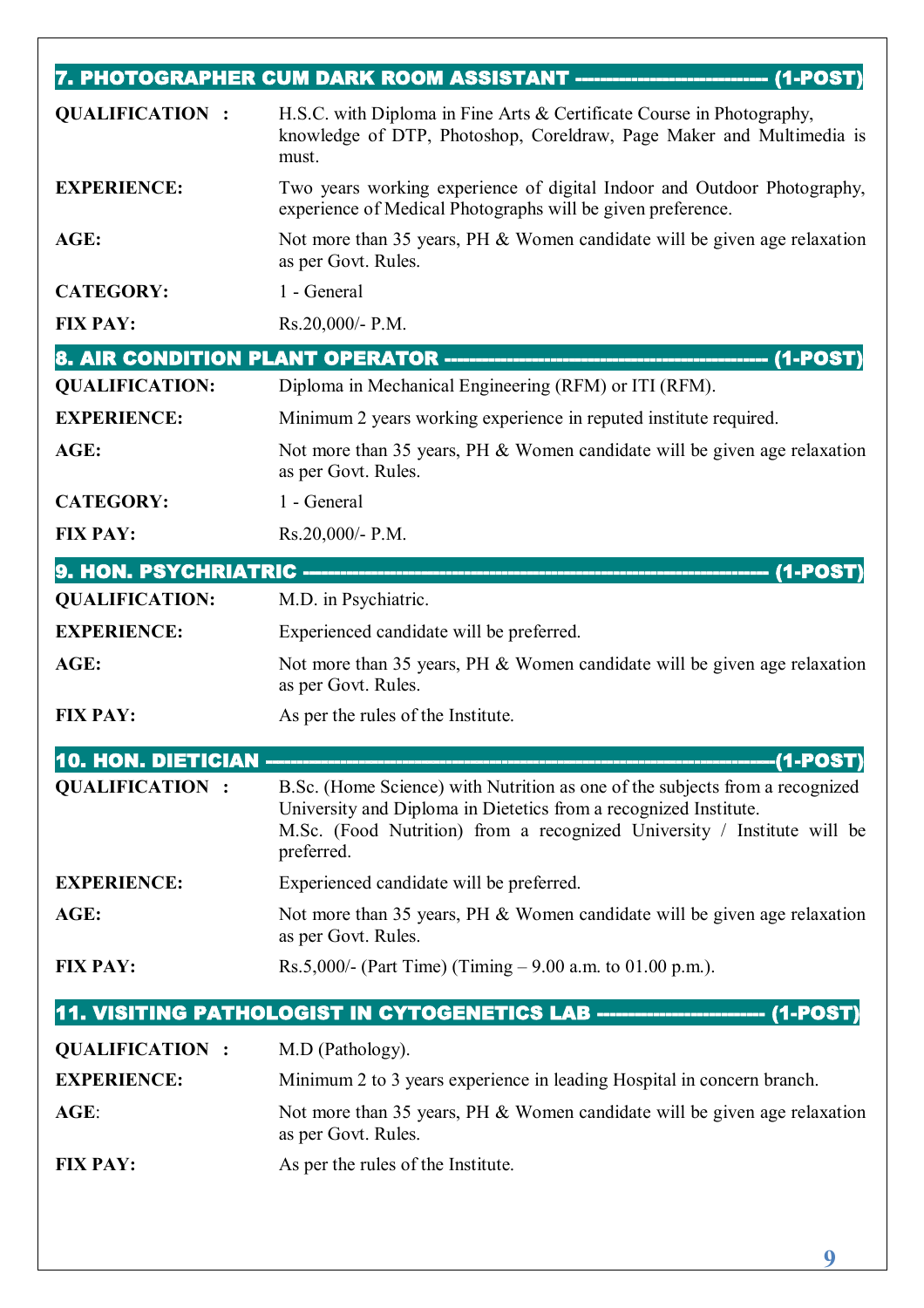| <b>QUALIFICATION:</b>  | $D.M / D.N.B.,$ in Neurology.                                                                        |
|------------------------|------------------------------------------------------------------------------------------------------|
| <b>EXPERIENCE:</b>     | Experienced candidate will be preferred.                                                             |
| AGE:                   | Not more than 35 years, PH & Women candidate will be given age relaxation<br>as per Govt. Rules.     |
| <b>FIX PAY:</b>        | As per the rules of the Institute.                                                                   |
|                        |                                                                                                      |
| <b>QUALIFICATION:</b>  | M.S. / M.Ch. (Paediatric-Surgery).                                                                   |
| <b>EXPERIENCE:</b>     | Experienced candidate will be preferred.                                                             |
| AGE:                   | Not more than 35 years, PH & Women candidate will be given age relaxation<br>as per Govt. Rules.     |
| <b>FIX PAY:</b>        | As per the rules of the Institute.                                                                   |
|                        |                                                                                                      |
| <b>QUALIFICATION:</b>  | M.D. / D.M. Endocrinology / D.N.B.                                                                   |
| <b>EXPERIENCE:</b>     | Experienced candidate will be preferred.                                                             |
| AGE:                   | Not more than 35 years, PH & Women candidate will be given age relaxation<br>as per Govt. Rules.     |
| <b>FIX PAY:</b>        | As per the rules of the Institute.                                                                   |
|                        | 15. VISITING CONSULTANT IN UROLOGY --------------------<br>$(1-POST)$                                |
| <b>QUALIFICATION:</b>  | M.S./M.Ch in Urology.                                                                                |
| <b>EXPERIENCE:</b>     | Candidate should have minimum 2-3 years experience in a leading hospital in<br>the concerned branch. |
| AGE:                   | Not more than 35 years, PH & Women candidate will be given age relaxation<br>as per Govt. Rules.     |
| <b>FIX PAY:</b>        | As per the rules of the Institute.                                                                   |
|                        |                                                                                                      |
| <b>QUALIFICATION:</b>  | M.S./M.Ch in Urology.                                                                                |
| <b>EXPERIENCE:</b>     | Candidate should have minimum 2-3 years experience in a leading hospital in<br>the concerned branch. |
| AGE:                   | Not more than 35 years, PH & Women candidate will be given age relaxation<br>as per Govt. Rules.     |
| <b>FIX PAY:</b>        | As per the rules of the Institute.                                                                   |
|                        |                                                                                                      |
| <b>QUALIFICATION :</b> | M.Sc. (Physics) with DRP from any recognized institute.                                              |
|                        | OR.<br>M.Sc. (Medical Physics) from any recognized institute.                                        |
| AGE:                   | Not more than 35 years, PH & Women candidate will be given age relaxation                            |
|                        | as per Govt. Rules.                                                                                  |
| <b>STIPEND:</b>        | Rs.25,000/- P.M.                                                                                     |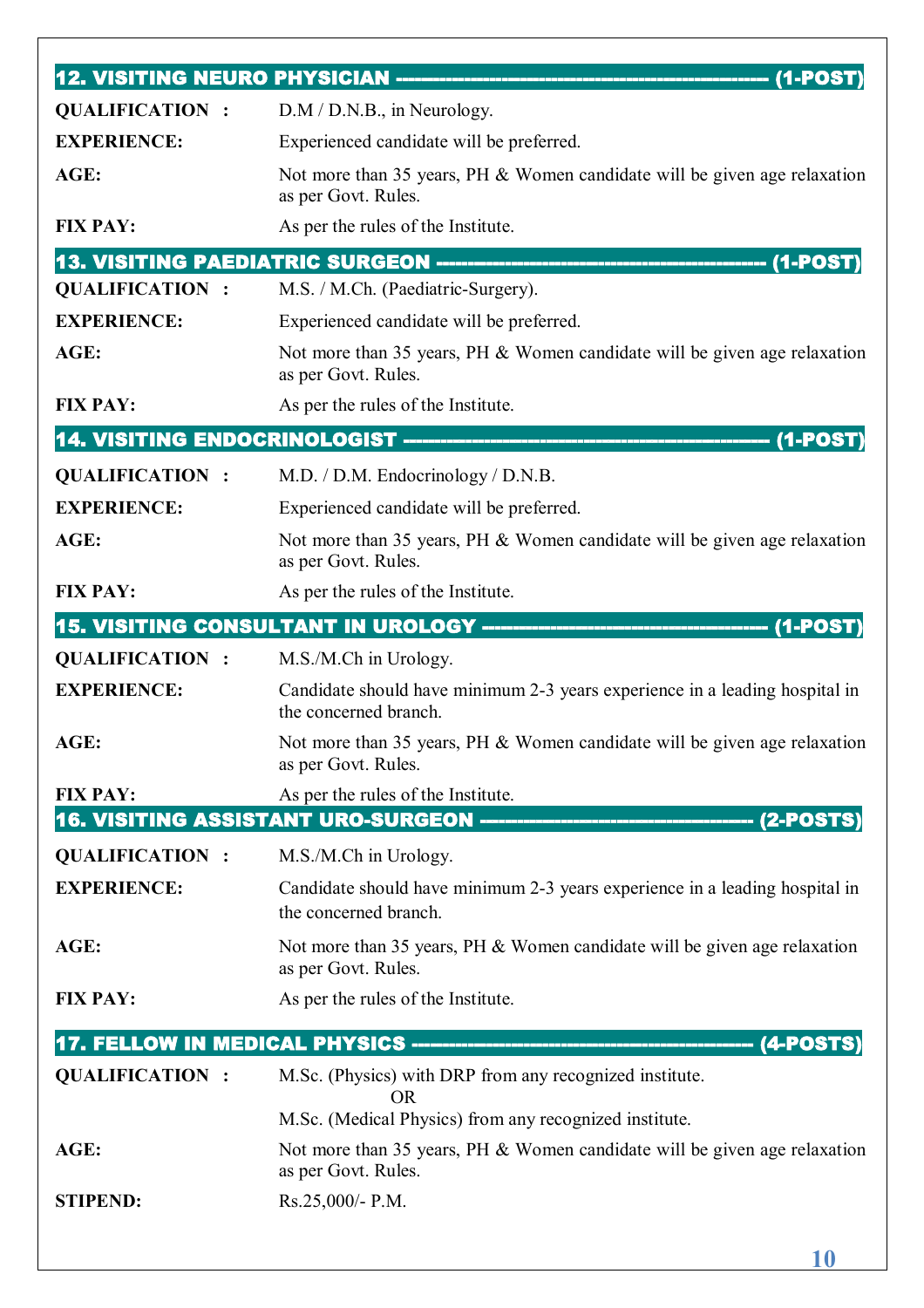## **18. FELLOW IN B.M.T. (BONE MARROW TRANSPLANTATION) ------------ (1-POST)**

| <b>QUALIFICATION:</b>                                                                                                                                                                                              | M.D. in Medicine.                                                                                                                                                                                                                                                                             |
|--------------------------------------------------------------------------------------------------------------------------------------------------------------------------------------------------------------------|-----------------------------------------------------------------------------------------------------------------------------------------------------------------------------------------------------------------------------------------------------------------------------------------------|
| AGE:                                                                                                                                                                                                               | Not more than 35 years, PH & Women candidate will be given age relaxation<br>as per Govt. Rules.                                                                                                                                                                                              |
| <b>STIPEND:</b>                                                                                                                                                                                                    | Details given below.                                                                                                                                                                                                                                                                          |
|                                                                                                                                                                                                                    | Eligibility & other Criteria for Fellowship                                                                                                                                                                                                                                                   |
| <b>Fellowship Eligibility</b><br>Diploma OR Degree holder<br><b>Tenure</b><br>$\frac{1}{2}$<br>Fellowship tenure is for 1 year<br><b>Deposit</b><br>$\frac{1}{2}$<br>Rs.25000/- for one year Fellowship.<br>❖<br>❖ | <b>Stipend for Fellowship</b><br>Rs.23000/- per month for M.D. / M.S.<br>Rs.19000/- per month for Diploma / Ph.D.<br>Rs.26000/- per month for D.M. / M.Ch<br>Certificate will be issued after successful completion of<br>fellowship.<br>Deposit will be refunded after completion of tenure. |
|                                                                                                                                                                                                                    | 19. FULL TIME UROLOGIST (SUPER SPECIALITY) --------------<br>------------------(1-POST)                                                                                                                                                                                                       |
| <b>QUALIFICATION:</b>                                                                                                                                                                                              | M.S./M.Ch in Urology.                                                                                                                                                                                                                                                                         |
| <b>EXPERIENCE:</b>                                                                                                                                                                                                 | Candidate should have minimum 2-3 years experience in a leading hospital in<br>the concerned branch.                                                                                                                                                                                          |
| AGE:                                                                                                                                                                                                               | Not more than 40 years, PH & Women candidate will be given age relaxation<br>as per Govt. Rules.                                                                                                                                                                                              |
| <b>SALARY:</b>                                                                                                                                                                                                     | As per the rules of the Institute.                                                                                                                                                                                                                                                            |
|                                                                                                                                                                                                                    | 20. FULL TIME PLASTIC SURGEON (SUPER SPECIALITY) -------------------- (1-POST)                                                                                                                                                                                                                |
| <b>QUALIFICATION:</b>                                                                                                                                                                                              | M.S./ M.Ch in Plastic Surgery.                                                                                                                                                                                                                                                                |
| <b>EXPERIENCE:</b>                                                                                                                                                                                                 | Candidate should have minimum 2-3 years experience in a leading hospital in<br>the concerned branch.                                                                                                                                                                                          |
| AGE:                                                                                                                                                                                                               | Not more than 40 years, PH & Women candidate will be given age relaxation<br>as per Govt. Rules.                                                                                                                                                                                              |
| <b>SALARY:</b>                                                                                                                                                                                                     | As per the rules of the Institute.                                                                                                                                                                                                                                                            |
|                                                                                                                                                                                                                    |                                                                                                                                                                                                                                                                                               |
| <b>QUALIFICATION:</b>                                                                                                                                                                                              | M.Sc. (Physics) with DRP from any recognized institute.<br><b>OR</b>                                                                                                                                                                                                                          |
|                                                                                                                                                                                                                    | M.Sc. (Medical Physics) from any recognized institute.                                                                                                                                                                                                                                        |
| <b>EXPERIENCE:</b>                                                                                                                                                                                                 | 2 years in relevant field.                                                                                                                                                                                                                                                                    |
| AGE:                                                                                                                                                                                                               | Not more than 35 years, PH & Women candidate will be given age relaxation<br>as per Govt. Rules.                                                                                                                                                                                              |
| <b>FIX PAY:</b>                                                                                                                                                                                                    | Rs.48,000/- P.M.                                                                                                                                                                                                                                                                              |

**11**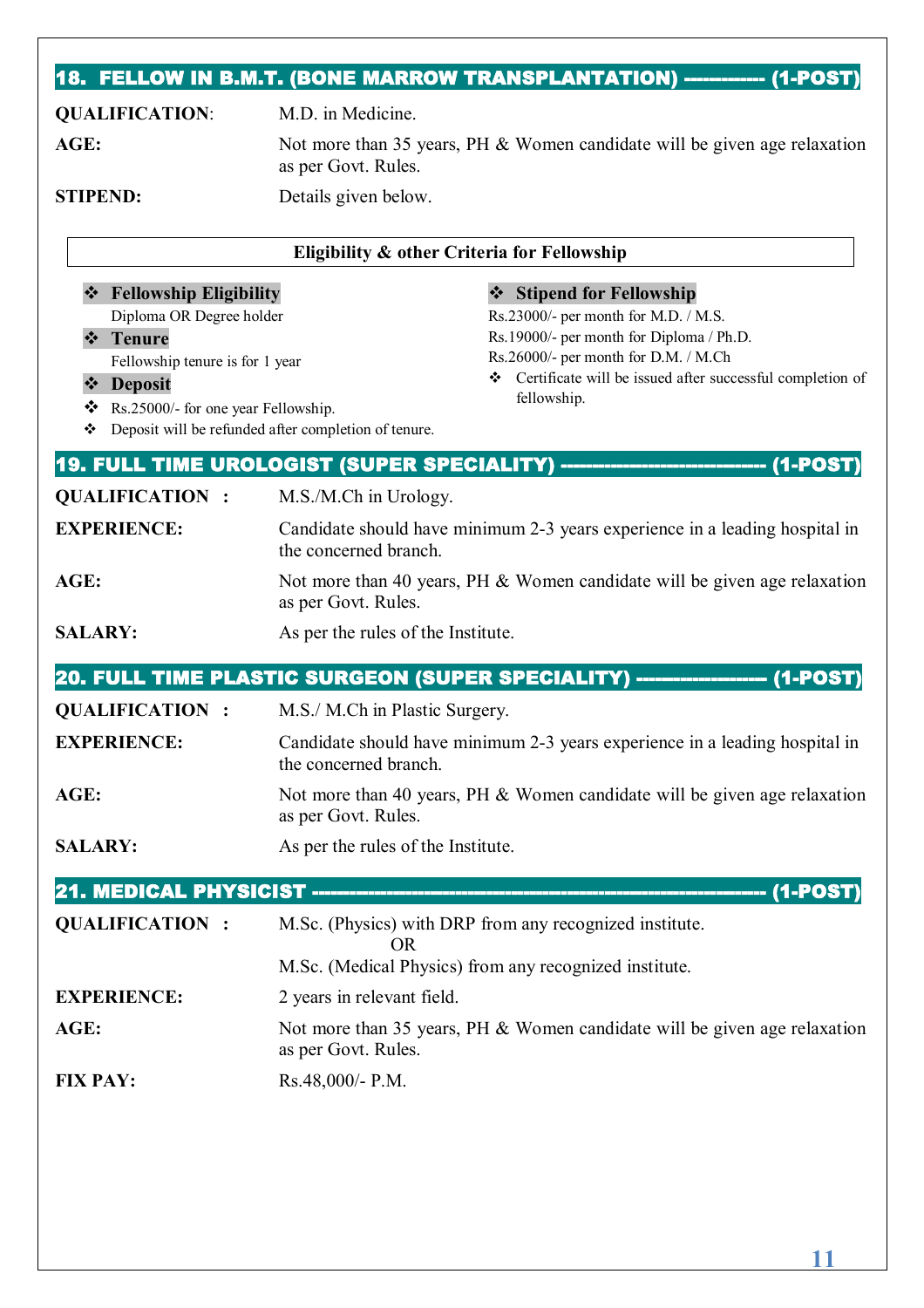## **FOR SIDDHPUR CANCER CARE CENTER:**

#### **1. RADIATION ONCOLOGIST ------------------------------------------------------------------- (1-POST)**

| <b>QUALIFICATION:</b>  | M.D. / DNB in Radiotherapy.                                                                      |
|------------------------|--------------------------------------------------------------------------------------------------|
| AGE:                   | Not more than 35 years, PH & Women candidate will be given age relaxation<br>as per Govt. Rules. |
| <b>EXPERIENCE:</b>     | Experienced candidate will be preferred.                                                         |
| <b>SALARY:</b>         | As per the rules of the Institute.                                                               |
| <b>2. ANAESTHETIST</b> | $(1-POST)$                                                                                       |
| <b>QUALIFICATION:</b>  | M.D. / DNB / Diploma in Anaesthesia.                                                             |
| AGE:                   | Not more than 35 years, PH & Women candidate will be given age relaxation<br>as per Govt. Rules. |
| <b>EXPERIENCE:</b>     | Experienced candidate will be preferred.                                                         |
| <b>SALARY:</b>         | As per the rules of the Institute.                                                               |

### **FOR SAURASHTRA CANCER CARE CENTER & RESEARCH INSTITUTE, RAJKOT & SIDDHPUR CANCER CARE CENT SIDDHPUR:**

**1. VISITING CONSULTANT IN SURGICAL ONCOLOGY ------------------------ (1-POST** 

| <b>QUALIFICATION:</b> | M.Ch. (Surgical Oncology) / D.N.B. (Surgical Oncology).                                                 |
|-----------------------|---------------------------------------------------------------------------------------------------------|
| <b>EXPERIENCE:</b>    | Minimum 2 to 3 years experience in leading Hospital in concern branch.                                  |
| $\mathbf{AGE}$ :      | Not more than 35 years, PH & Women candidate will be given age relaxation<br>as per Govt. Rules.        |
| <b>FIX PAY:</b>       | Rs.900/- per day per hour (working maximum 3 - 4 hours per day)<br>(Timing $-9.00$ a.m. to 01.00 p.m.). |

**2. VISITING CONSULTANT IN MEDICAL ONCOLOGY ----------------------------- (1-POST)** 

**QUALIFICATION :** DM / D.N.B. (Medical Oncology).

**EXPERIENCE:** Minimum 2 to 3 years experience in leading Hospital in concern branch.

- AGE: Not more than 35 years, PH & Women candidate will be given age relaxation as per Govt. Rules.
- **FIX PAY:** Rs.900/- per day per hour (working maximum 3 4 hours per day) (Timing  $-9.00$  a.m. to 01.00 p.m.).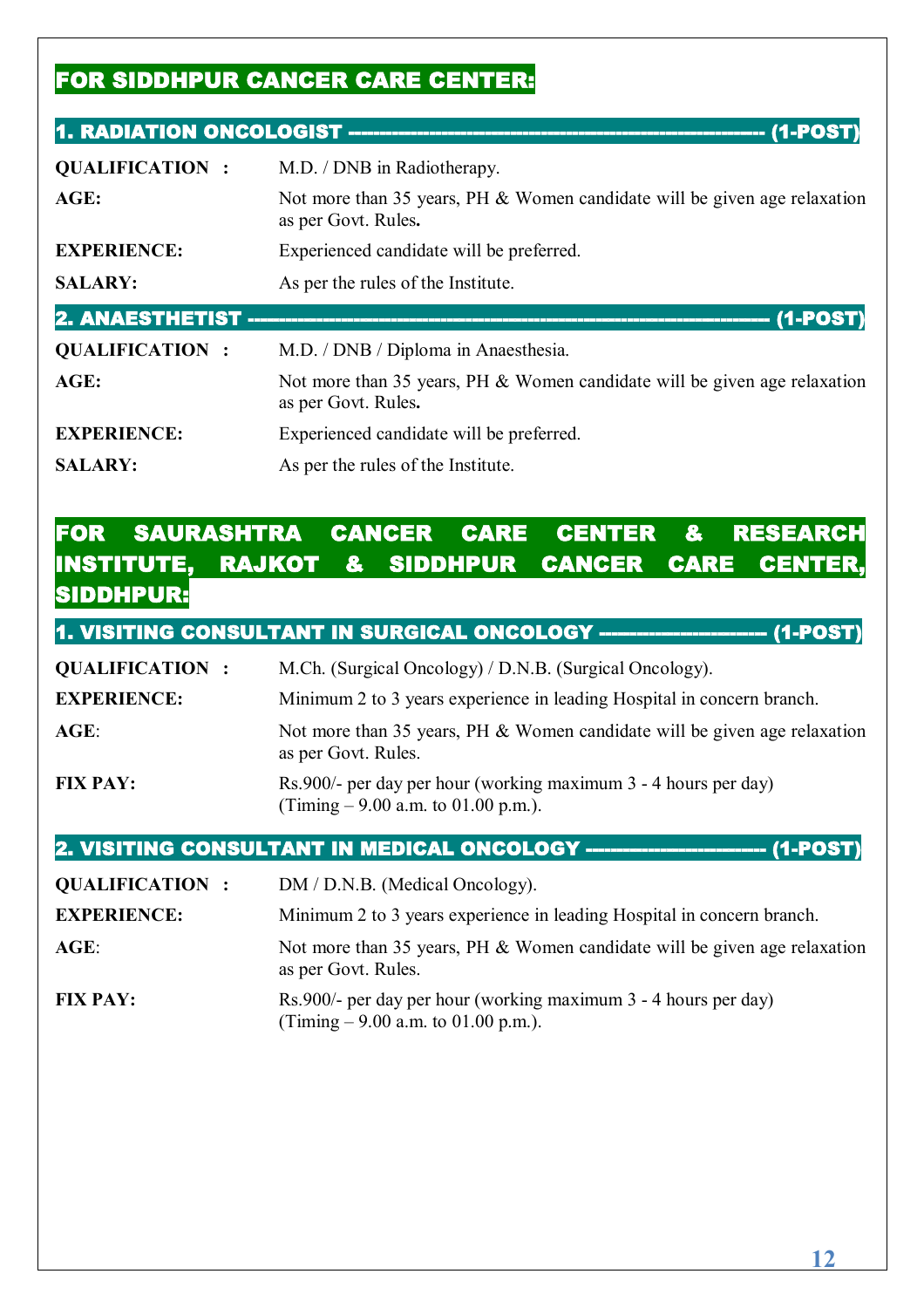#### **3. VISITING CONSULTANT IN GYNAEC ONCOLOGY ------------------------------ (1-POST)**

| <b>QUALIFICATION:</b> | M.Ch. (Gynaec Oncology) / M.S. / or M.D. (Obst. & Gynaec).                                       |
|-----------------------|--------------------------------------------------------------------------------------------------|
| <b>EXPERIENCE:</b>    | Minimum 2 to 3 years experience in leading Hospital in concern branch.                           |
| $AGE$ :               | Not more than 35 years, PH & Women candidate will be given age relaxation<br>as per Govt. Rules. |
| <b>FIX PAY:</b>       | Rs.900/- per day per hour (working maximum 3 - 4 hours per day)                                  |
|                       | (Timing $-9.00$ a.m. to 01.00 p.m.).                                                             |

#### **4. ASSISTANT HOSPITAL ADMINISTRATOR (AHA) --------------------------------- (1-POST)**

| <b>QUALIFICATION:</b> | Bachelor's degree with Master in Hospital Administration or M.B.A. (Hospital<br>Administration).                                                                                                                                                                                               |
|-----------------------|------------------------------------------------------------------------------------------------------------------------------------------------------------------------------------------------------------------------------------------------------------------------------------------------|
| <b>EXPERIENCE:</b>    | 2 to 3 years experience in a reputed hospital on executive position. Candidate<br>will be responsible in assisting Hospital Administrator in overall day to day<br>operations of the Hospital Monitoring services like Canteen, House Keeping,<br>F & D, Security, OPD management, stores etc. |
| AGE:                  | Not more than 35 years, PH & Women candidate will be given age relaxation<br>as per Govt. Rules.                                                                                                                                                                                               |
| <b>SALARY:</b>        | $Rs.35,000/- P.M.$                                                                                                                                                                                                                                                                             |

## **HOSPITAL BASED CANCER REGISTRY AND PATTERN OF CARE AND SURVIVAL STUDIES (HBCR-POCSS) ICMR PROJECT**

|                                  | 1. RESEARCH SCIENTIST (MEDICAL) ---------------------------<br>$(1-POST)$                                                                                                            |
|----------------------------------|--------------------------------------------------------------------------------------------------------------------------------------------------------------------------------------|
| <b>QUALIFICATION:</b>            | MBBS Degree recognize by MCI from recognized University &                                                                                                                            |
|                                  | (Knowledge of Computer Application.)                                                                                                                                                 |
| AGE:                             | Not more than 35 years, PH $&$ Women candidate will be given age relaxation<br>as per Govt. Rules.                                                                                   |
| <b>FIX PAY:</b>                  | Rs.60,000/- P.M.                                                                                                                                                                     |
| <b>2. SOCIAL WORKER --------</b> | (1-POST                                                                                                                                                                              |
| <b>ESSENTIAL</b>                 |                                                                                                                                                                                      |
| <b>QUALIFICATION:</b>            | Three Years Graduate Degree in Social Work / Medical Sociology /<br>Anthropology / Psychology from recognized University.<br><b>OR</b>                                               |
|                                  | Master's Degree in Social Work / Medical Sociology / Anthropology /<br>Psychology (MA/MSW).                                                                                          |
| <b>DESIRABLE</b>                 |                                                                                                                                                                                      |
| <b>QUALIFICATION:</b>            | Knowledge of use of computer software for qualitative and quantitative data<br>analysis. Data collection, documentation, data entry, data cleaning, analysis,<br>data transcription. |
| <b>EXPERIENCE:</b>               | 1 to 2 years experience in the relevant community – based studies in health $\&$<br>social Science.                                                                                  |
| $AGE$ :                          | Not more than 30 years, PH & Women candidate will be given age relaxation<br>as per Govt. Rules.                                                                                     |
| <b>FIX PAY:</b>                  | Rs.20,000/- P.M.                                                                                                                                                                     |
|                                  | 10                                                                                                                                                                                   |